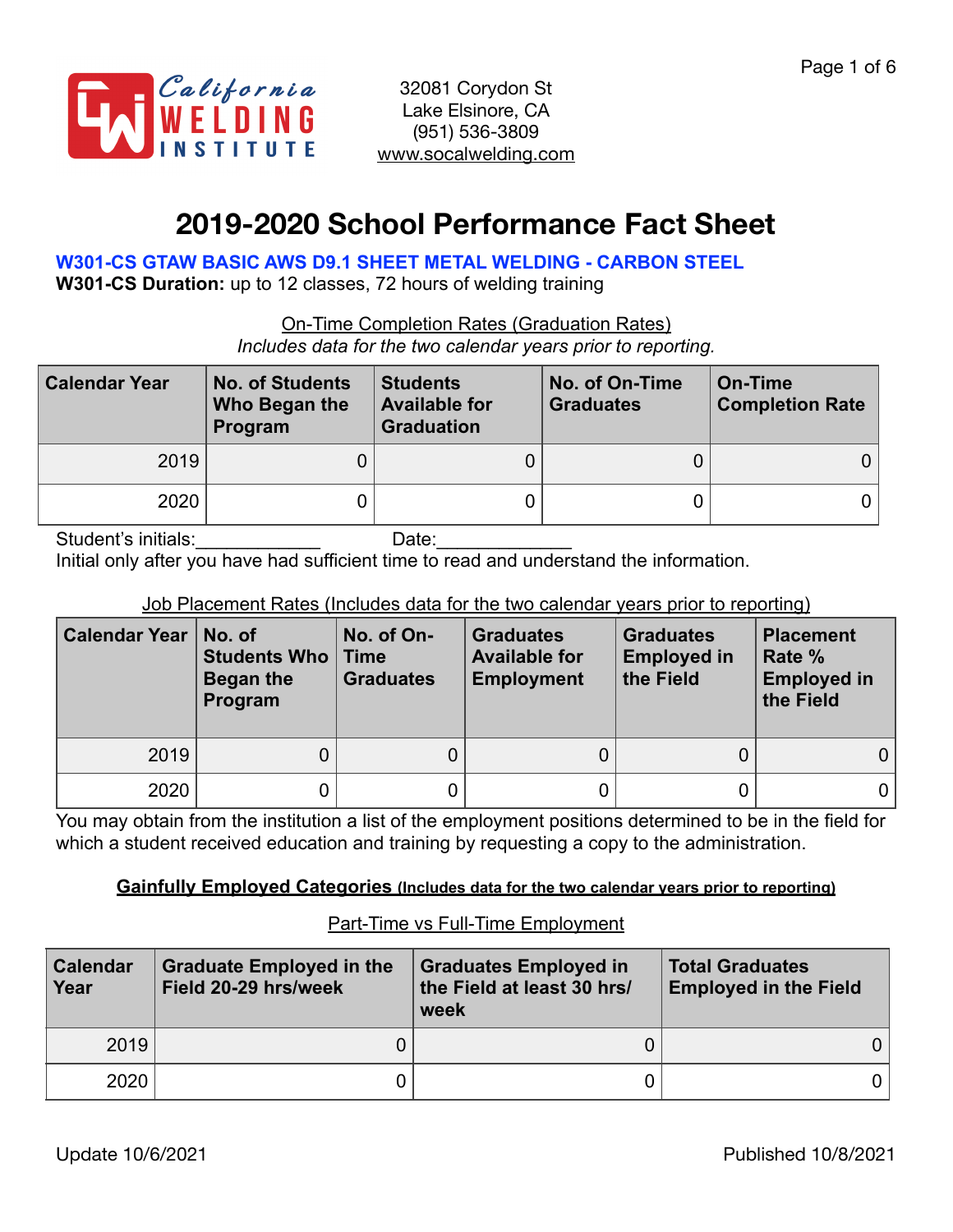

#### Single Position vs Concurrent Aggregated Position

| <b>Calendar</b><br>Year | <b>Graduate Employed in the</b><br><b>Fielding a Single Position</b> | Graduates Employed in<br>the Field in Concurrent<br><b>Aggregated Positions</b> | <b>Total Graduates</b><br><b>Employed in the Field</b> |
|-------------------------|----------------------------------------------------------------------|---------------------------------------------------------------------------------|--------------------------------------------------------|
| 2019                    |                                                                      |                                                                                 |                                                        |
| 2020                    |                                                                      |                                                                                 |                                                        |

## Self-Employed / Freelance Positions

| <b>Calendar Year</b> | <b>Graduate Employed who are Self-</b><br><b>Employed or Working Freelance</b> | <b>Total Graduates Employed in the</b><br><b>Field</b> |
|----------------------|--------------------------------------------------------------------------------|--------------------------------------------------------|
| 2019                 |                                                                                |                                                        |
| 2020                 |                                                                                |                                                        |

#### Institutional Employment

| <b>Calendar Year</b> | <b>Graduate Employed in the field who</b><br>are employed by the Institution, an<br><b>Employed Owned by the Institution, or</b><br>an Employer who shares ownership<br>with the Institution | <b>Total Graduates Employed in the</b><br><b>Field</b> |  |  |
|----------------------|----------------------------------------------------------------------------------------------------------------------------------------------------------------------------------------------|--------------------------------------------------------|--|--|
| 2019                 |                                                                                                                                                                                              |                                                        |  |  |
| 2020                 |                                                                                                                                                                                              |                                                        |  |  |

Student's initials:\_\_\_\_\_\_\_\_\_\_\_\_\_\_\_\_\_\_\_\_\_\_\_\_\_\_Date: \_\_\_\_\_\_\_\_\_\_\_\_\_\_\_\_\_\_\_\_\_\_\_\_\_\_\_\_\_

Initial only after you have had sufficient time to read and understand the information.

| <b>Calendar</b><br>Year | Number of<br><b>Graduates in</b><br><b>Calendar Year</b> | <b>Number of</b><br><b>Graduates</b><br><b>Taking Exam</b> | <b>Number who</b><br><b>Passed First</b><br><b>Available Exam</b> | Number who<br><b>Failed First</b><br><b>Available</b><br><b>Exam</b> | Passage<br><b>Rate</b> |
|-------------------------|----------------------------------------------------------|------------------------------------------------------------|-------------------------------------------------------------------|----------------------------------------------------------------------|------------------------|
| $2019$ N/A              |                                                          | N/A                                                        | N/A                                                               | N/A                                                                  | N/A                    |
| $2020$ N/A              |                                                          | N/A                                                        | N/A                                                               | N/A                                                                  | N/A                    |

License Examination Passage Rates(Includes data for the two calendar years prior to reporting) Note: This program does not require license examination and does not lead to a license examination. Therefore data is not applicable and not available for this program.

Student's initials: example and Date:

Initial only after you have had sufficient time to read and understand the information.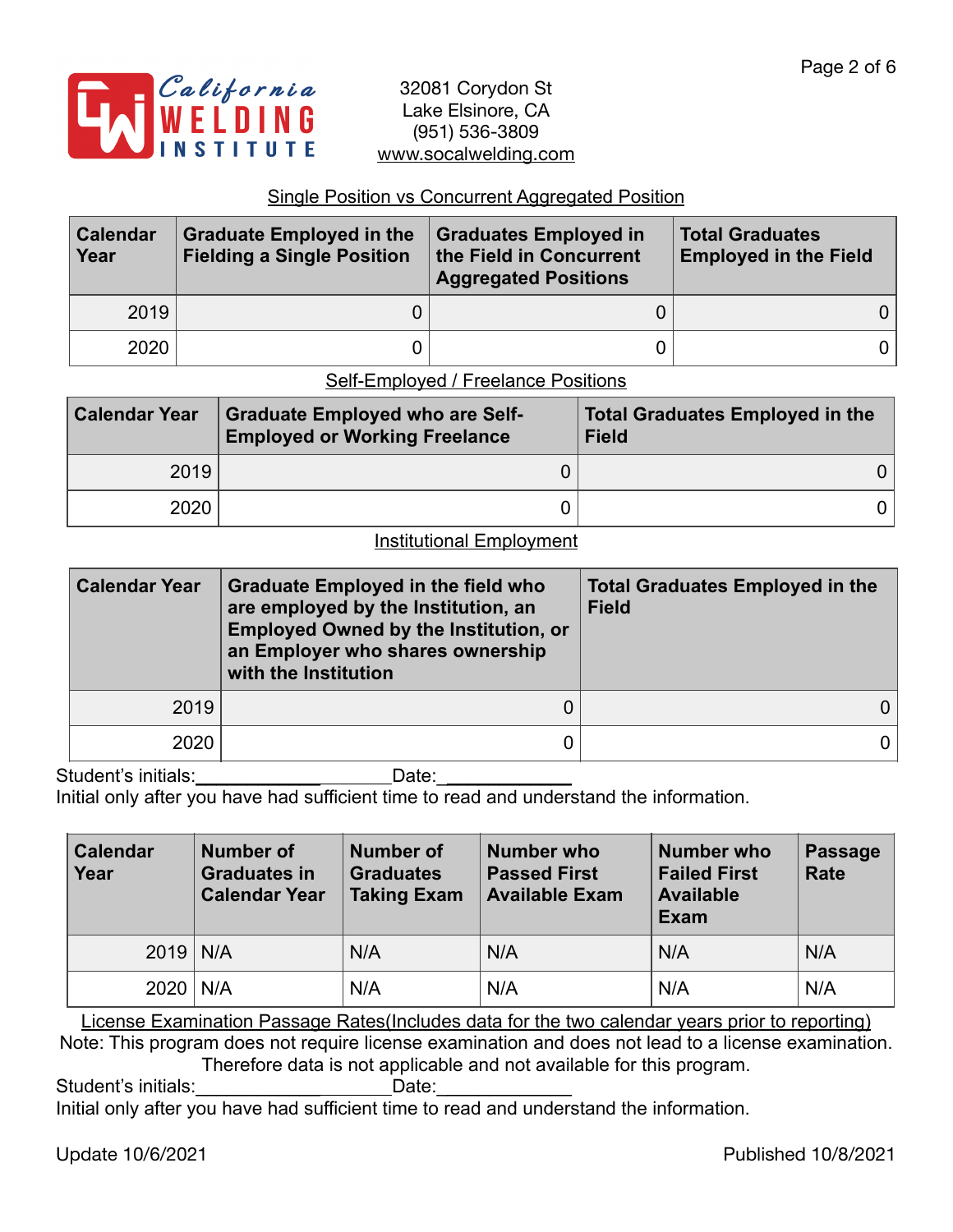

Salary and Wage Information (Includes data for the two calendar years prior to reporting)

| <b>Calendar</b><br>Year | <b>Graduates</b><br><b>Available for</b><br><b>Employment</b> | <b>Graduates</b><br><b>Employed</b><br>in the<br><b>Field</b> | \$20.001<br>\$40,000 | \$40,001<br>-<br>\$45,000 | \$45,001<br>\$50,000 | \$50,001<br>-<br>\$55,000 | $$55,001-$<br>\$60,000 | $$61,001-$<br>\$65,000 | <b>No Salary</b><br><b>Information</b> |
|-------------------------|---------------------------------------------------------------|---------------------------------------------------------------|----------------------|---------------------------|----------------------|---------------------------|------------------------|------------------------|----------------------------------------|
| 2019                    | 0                                                             | 0                                                             | 0                    |                           | 0                    |                           |                        | 0                      | 0                                      |
| 2020                    | 0                                                             |                                                               |                      |                           | 0                    |                           |                        | 0                      |                                        |

A list of sources used to substantiate salary disclosures is available from the school by requesting a copy to the administration.

Student's initials: example and Date: Initial only after you have had sufficient time to read and understand the information.

## Cost of Educational Program

**Total charges for the program for students competing on-time in 2019:** \$3,990 Additional charges may be incurred if the program is not completed on-time.

#### **Total charges for the program for students competing on-time in 2020:** \$3,990 Additional charges may be incurred if the program is not completed on-time.

Student's initials:\_\_\_\_\_\_\_\_\_\_\_\_ Date:\_\_\_\_\_\_\_\_\_\_\_\_\_ Initial only after you have had sufficient time to read and understand the information.

## Federal Student Loan Debt

Note: Students at California Welding Institute LLC are not eligible for federal student loans. This institution does not meet the U.S. Department of Education criteria that would allow its students to participate in federal student aid programs.

Student's initials:\_\_\_\_\_\_\_\_\_\_\_\_\_\_\_\_\_\_\_\_\_\_\_\_Date:\_\_\_\_ Initial only after you have had sufficient time to read and understand the information.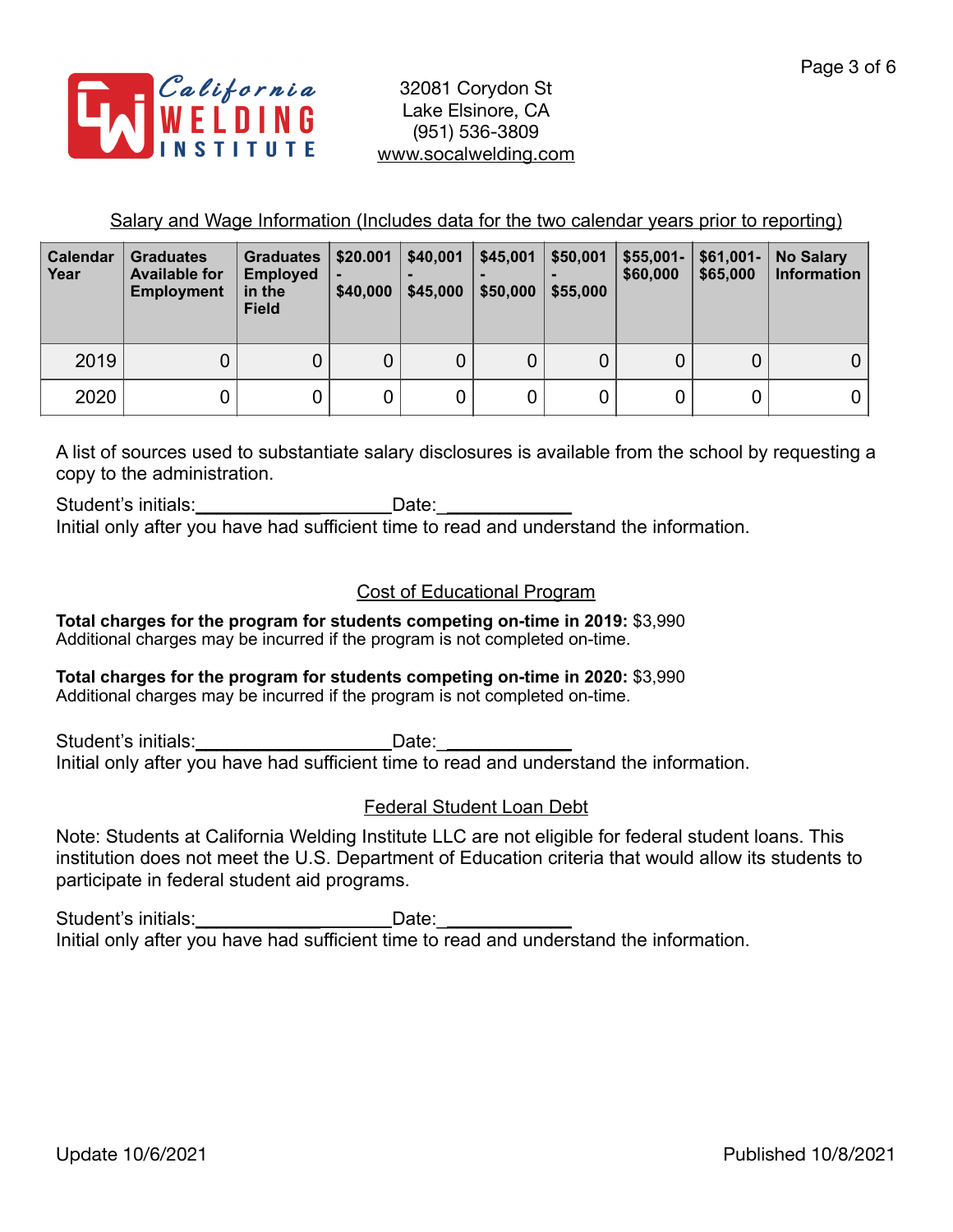

## **Definitions**

- "Number of Students Who Began the Program" means the number of students who began a program who were scheduled to complete the program within 100% of the published program length within the reporting calendar year and excludes all students who cancelled during the cancellation period.
- "Students Available for Graduation" is the number of students who began the program minus the number of students ho have died, been incarcerated, or ben called to active military duty.
- "Number of On-Time Graduates" is the number of students who completed the program within 100% of the published program length within the reporting calendar year.
- "On-Time Completion Rate" is the number of on-time graduates divided by the number of students available for graduation.
- "150% Graduates" is the number of students who completed the program within 150% of the program length (includes on-time graduates).
- "Graduates Available for Employment" means the number of graduates minus the number of graduates unavailable for employment.
- "Graduates Unavailable for Employment" means the graduates who, after graduation, die, become incarcerated, are called to active military duty, are intentional students that leave the United States or do not have a visa allowing employment in the United States, or are continuing their education in an accredited or bureau-approved postsecondary institution.
- "Graduates Employed in the Field" means graduates who beginning within six months after a student completes the applicable educational program are gainfully employed, whose employment has been reported, and for whom the institution has documented verification of employment. For occupations for which the state requires passing an examination, the six months period begins after the announcement of the examination results for the first examination available after a student completes an applicable educational program.
- "Placement Rate Employed in the Field" is calculated by dividing the number of graduates gainfully employed in the field by the number of graduates available for employment.
- "Number of Graduates Taking Exam" is the number of graduates who took the first available exam in the reported calendar year.
- "First Available Exam Date" is the date for the first available exam after a student completed a program.
- "Passage Rate" is calculated by dividing the number of graduates who passed the exam by the number of graduates who took the reported licensing exam.
- "Number Who Passed First Available Exam" is the number of graduates who took and passed the first available licensing exam after completing the program.
- "Salary" is as reported by graduate or graduate's employer.
- "No Salary Information Reported" is the number of graduates for whom, after making reasonable attempts, the school was not able to obtain salary information.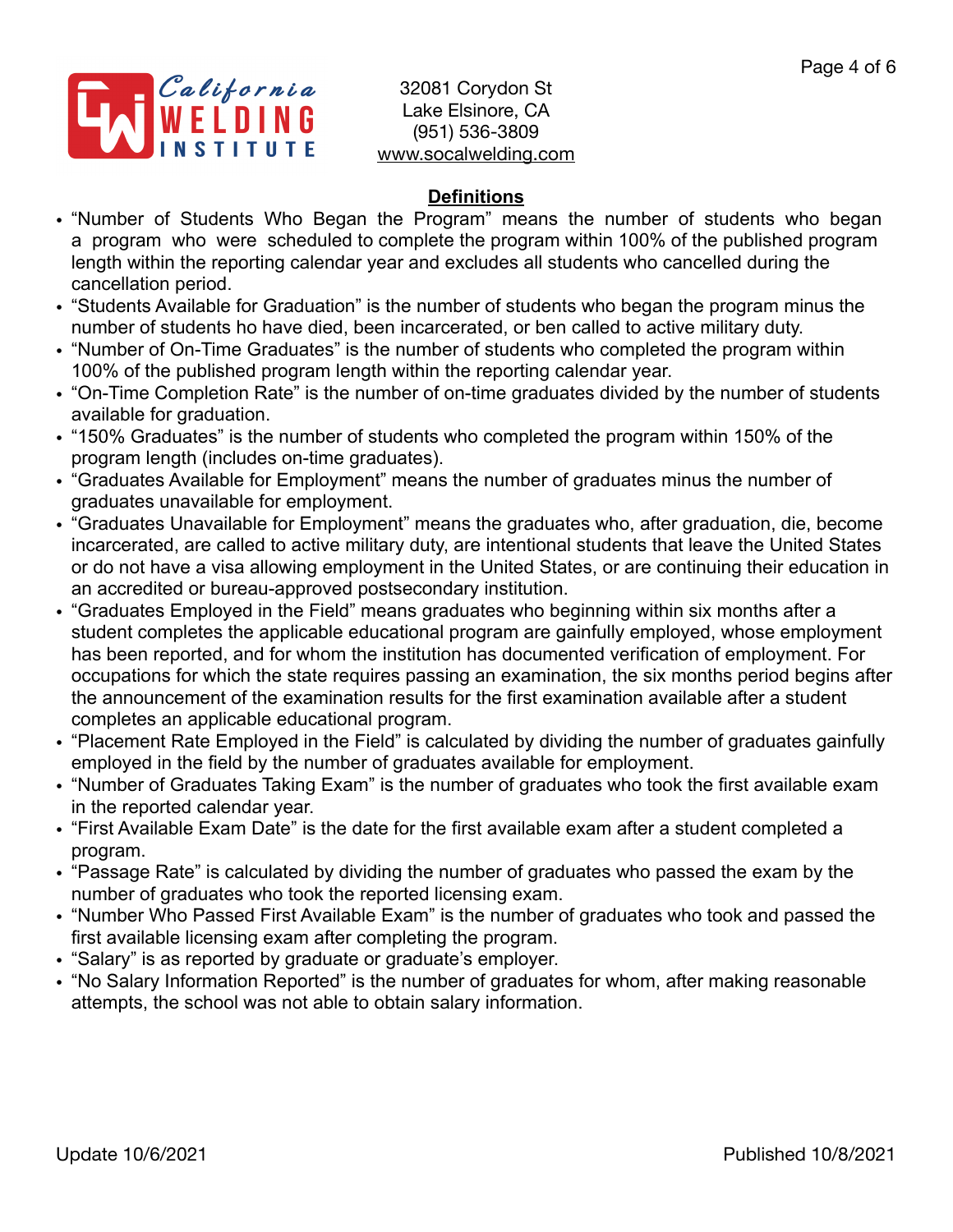

This fact sheet is filed with the Bureau for Private Postsecondary Education. Regardless of any information you may have relating to completion rates, placement rates, starting salaries, or license exam passage rates, this fact sheet contains the information as calculated pursuant to state law.

Any questions a student may have regarding this fact sheet that have not been satisfactorily answered by the institution may be directed to the Bureau for Private Postsecondary Education at 1747 North Market Blvd, Suite 225, Sacramento, CA 95833, [www.bppe.ca.gov](http://www.bppe.ca.gov), toll-free telephone number (888) 370-7589 or by fax (916) 263-1897.

Student Name\_\_\_\_\_\_\_\_\_\_\_\_\_\_\_\_\_\_\_\_\_\_\_\_\_\_\_

Student Signature \_\_\_\_\_\_\_\_\_\_\_\_\_\_\_\_\_\_\_\_\_\_\_\_\_ Date:\_\_\_\_\_\_\_\_\_\_\_\_\_

School Official \_\_\_\_\_\_\_\_\_\_\_\_\_\_\_\_\_\_\_\_\_\_\_\_\_\_\_\_ Date:\_\_\_\_\_\_\_\_\_\_\_\_